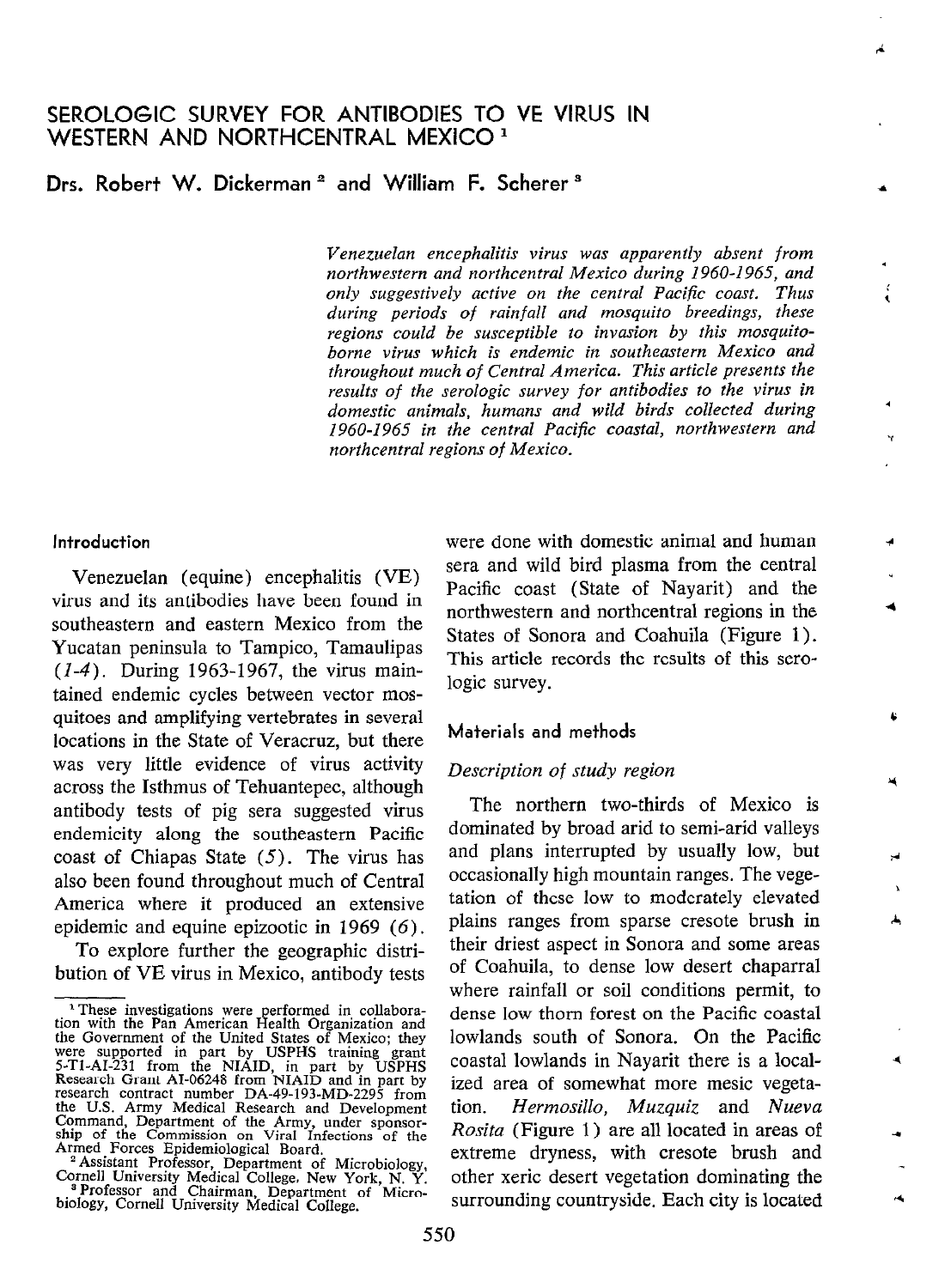$102°$  $106°$  $110°$ El Paso **TEXAS** Nogales 30°  $30^{\circ}$ SONORA STATE AHermosillo Eagle #Pass CHIHUAHUA STATE Nueva Rosita  $Muzg\ddot{u}iz$ COAHUILA STATE 26  $26"$ SINALOA **STATE DURANGO STATE** ZACATECAS SAN LUIS **STATE** Mazatlar POTOSI **STATE** NAYARIT STATE  $22^{\circ}$ 22  $\sum_{\text{San}}$ Blase ▲ Santiago Ixquintla 100 miles 106 102  $110^\circ$ 

FIGURE 1-Map of study sites in northwestern Mexico during 1960-1965. Solid triangles indicate location where VE virus antibody was present, open triangles indicate sites without detectable antibody. Stars indicate places shown for orientation only.

on an intermittently flowing river, and each has in the immediate environs, locally developed irrigation farming. Santiago Ixquintla is located in the more mesic region of Nayarit, that supports extensive farming without irrigation in the rainy season. San Blas is a small coastal village surrounded by extensive seasonally flooded mangrove flats that are transected by tidal rivers and estuaries. Severa1 species of herons nest in a large colony in these mangrove flats during July-October 1962-l 965 (7, 8).

Collection of sera

Pig, cattle and goat sera from Nayarit and Coahuila were collected at slaughter

houses as described elsewhere (9). Horses were bled by jugular venipuncture. Nestling anhingas, cormorants and herons 14 to 30 (mode about 20) days of age were caught by hand and bled by jugular venipuncture as described elsewhere  $(10)$ . The sera from Sonora were kindly provided by Dr. W. C. Reeves, University of California and Dr. Harald N. Johnson, Rockefeller Foundation and California Department of Health, Berkeley, California; they represented residual volumes from a previous serologic survey in 1960 for antibodies to eastem, (EE) western (WE) and St. Louis encephalitis (SLE) viruses, Powassan, dengue types 1 and 2, Rio Bravo and Modoc arboviruses  $(11)$ . Sera were stored at  $-20^{\circ}$ C until tested.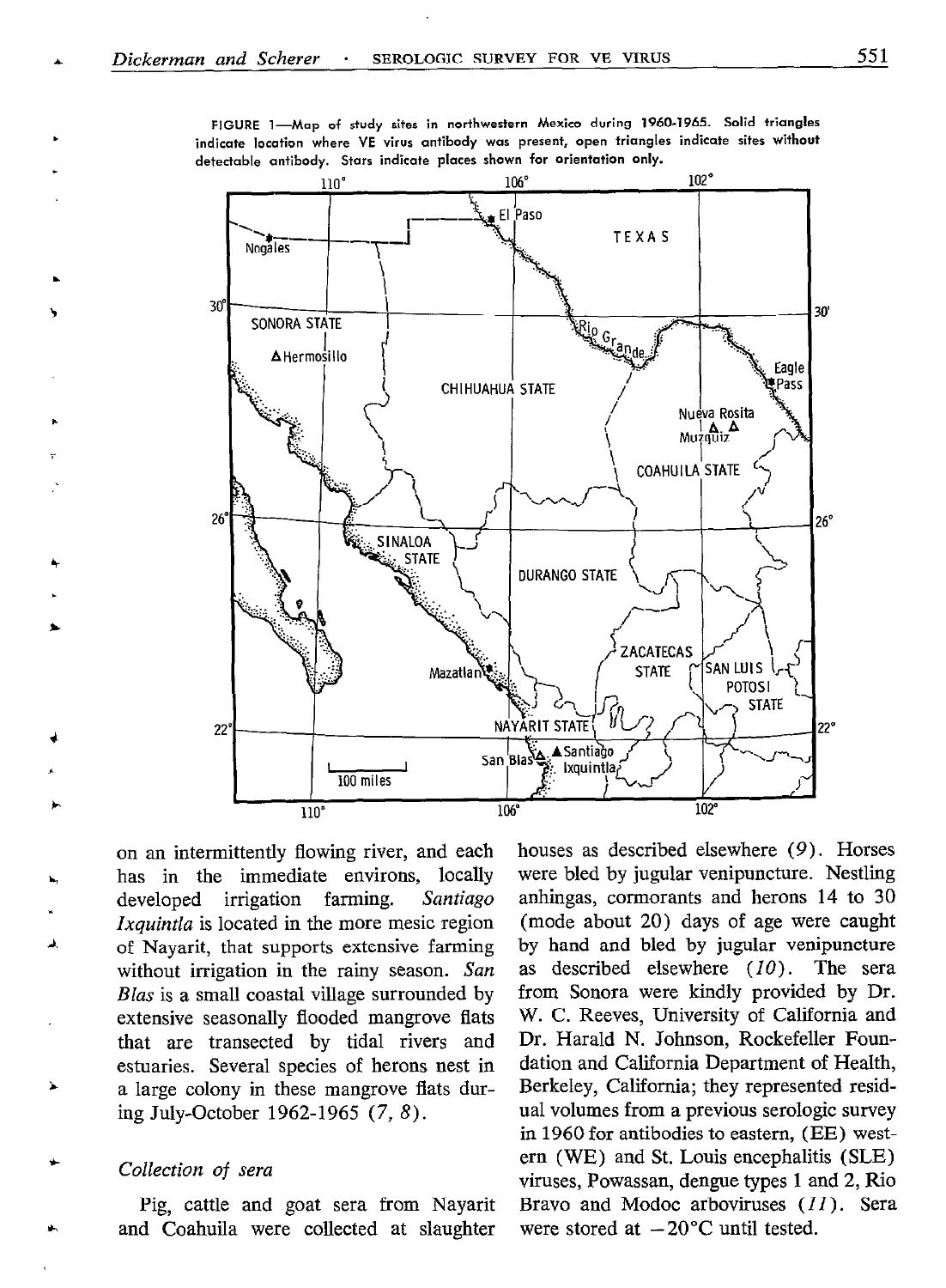| ۰.<br>v | ۰, | . . |  |
|---------|----|-----|--|
|         |    |     |  |

| Domestic<br>animal | Dates                              | Ages              | No. animals with detectable VE<br>antibody in serum/tested |      |                                           |                     |  |
|--------------------|------------------------------------|-------------------|------------------------------------------------------------|------|-------------------------------------------|---------------------|--|
|                    | bled                               | in years          | HI <sub>1</sub>                                            | a    | $N$ -CEC <sup>1</sup>                     | N-WMip <sup>1</sup> |  |
| Pig                | Oct. 1964<br>Oct. 1965             | $<$ 3<br>1-3      | $2/19$ <sup>2</sup><br>0/10<br>0/13                        | 4/15 | 0/5 <sup>3</sup><br>1/12                  | 1/5                 |  |
| Cattle             | May 1962<br>Oct. 1964<br>Oct. 1965 | adult<br>,,<br>,, | 0/1<br>1/10 <sup>4</sup><br>0/10                           |      | 0/7<br>4/8 <sup>5</sup><br>$5/10^{\circ}$ | 2/4                 |  |

TABLE 1-Results of VE virus HI and N antibody tests of pig and cattle sera collected at Santiago Ixquintla, Nayarit, on the central Pacific coast of Mexico.

<sup>1</sup>HI positive indicates titer  $\ge$  10 for pigs and  $\ge$  20 for cattle. N positive  $=$  LNI > 1.6 in chicken embryonic cell cultures: a—undiluted, unheated serum in 13 mm wells in leucite plates and b—1:4 serum heated 60°C

<sup>3</sup> Includes the 4 sera which were positive undiluted and unheated.

4 HI titer  $= 40$ , N titer  $= 4$ .<br><sup>5</sup> 3 titers  $= 4$  and 1 titer  $= 20$ . <sup>0</sup> 4 titers = 4 and  $1 \leq 100$ .

## Antibody tests Results

neutralization (N) antibody tests were per- central Pacific coast of Mexico, a few pig formed with Mexican strain, 63U2, of VE and cattle sera had VE virus HI and N antivirus (2) by microtechnics described else- bodies in significant titers during 1964 and where  $(12, 13)$ . 1965 (Table 1, Figure 1). Some of the

Hemagglutination-inhibition (HI) and At Santiago Ixquintla, Nayarit, on the

TABLE 2-Results of VE virus HI antibody tests of plasmas from nestling wild birds 14-30 days of age, collected at San Blas, Nayarit on the central Pacific coast of Mexico, during September and October 1962-1965.

| Species                                            |      |                   |      |       |       |
|----------------------------------------------------|------|-------------------|------|-------|-------|
|                                                    | 1962 | 1963              | 1964 | 1965  | Total |
| Anhinga<br>(Anhinga anhinga)                       | 0/3  | 0/2               |      | 0/1   | 0/6   |
| Olivaceous Cormorant<br>(Phalacrocorax olivaceus)  | 0/6  |                   |      |       | 0/6   |
| Green Heron<br>(Butorides virescens)               | 0/3  | 0/4               | 0/22 | 0/39  | 0/68  |
| Common Egret<br>(Egretta alba)                     | 0/6  | 0/2               | 0/4  | 0/40  | 0/52  |
| Snowy Egret<br>(Egretta thula)                     | 0/5  | 1/14 <sup>1</sup> | 0/23 | 0/22  | 1/64  |
| Little Blue Heron<br>(Egretta coerulescens)        | 0/12 | 0/7               | 0/18 | 0/23  | 0/60  |
| Louisiana Heron<br>(Egretta tricolor)              | 0/10 | 0/2               | 0/7  | 0/10  | 0/29  |
| Reddish Egret<br>(Egretta rufescens)               |      |                   |      | 0/1   | 0/1   |
| Yellow-crowned Night Heron<br>(Nyticorax violacea) |      |                   |      | 0/10  | 0/10  |
| Boat-billed Heron<br>(Cochlearius cochlearius)     | 0/4  | 0/14              | 0/20 | 0/13  | 0/51  |
| Totals                                             | 0/49 | 1/45              | 0/94 | 0/159 | 1/347 |

 $1$  Titer  $= 20$  vs VE, 80 vs EE and 10 vs WE.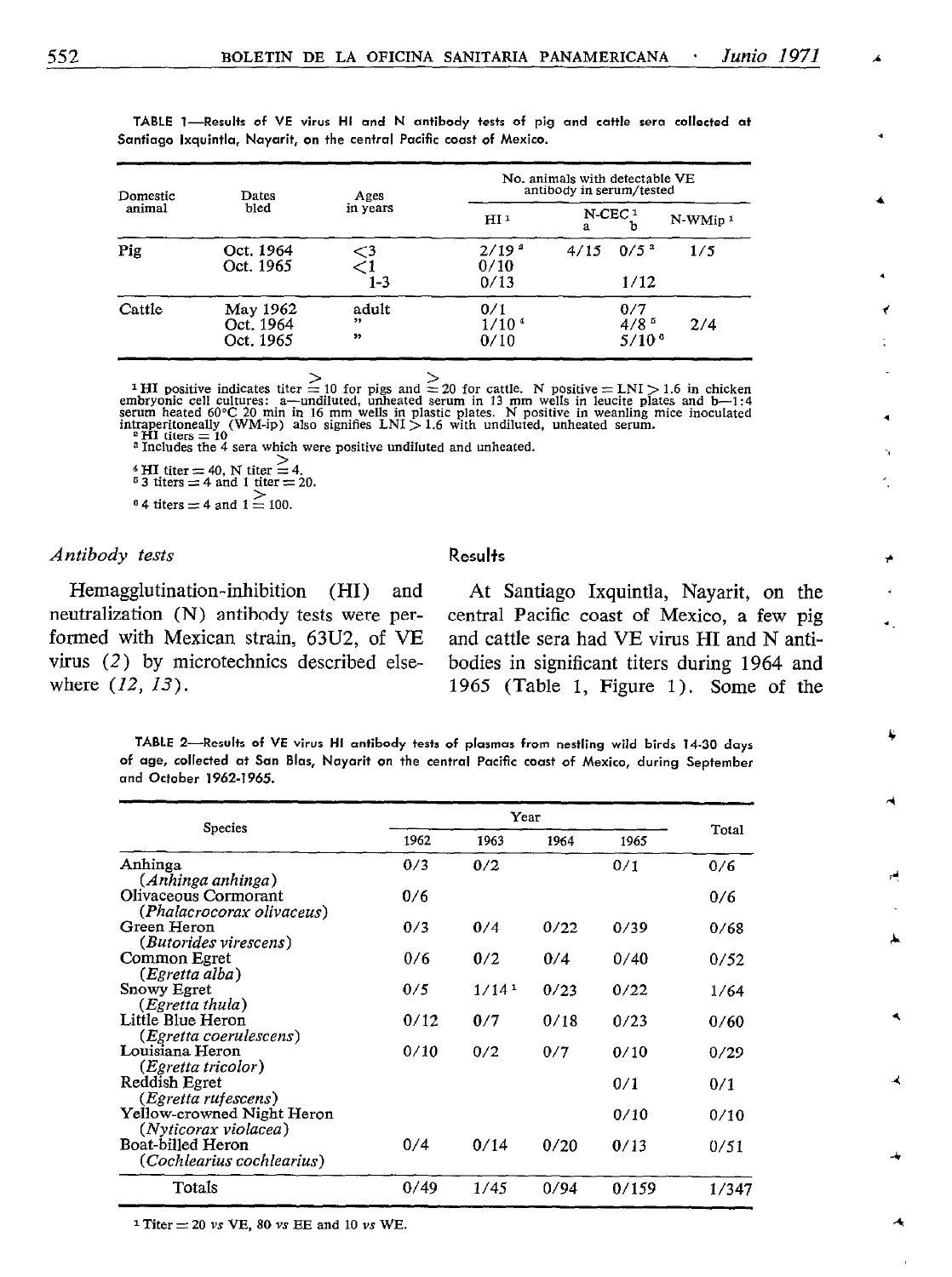positive cattle sera may not represent specific virus antibody since cattle sera can contain non-specific arbovirus inhibitors (14). Nevertheless one serum had an HI titer=40 in 1964 and another, an N titer $\geq$ 100 in 1965 which probably indicated specific VE virus antibody. The few positive results with pig sera reinforced this interpretation of cattle sera since pigs are known to develop specific antibodies to arboviruses  $(15)$ . Since the numbers of sera tested were small, antibody prevalences could not be accurately determined, but they probably did not exceed .lO for pigs and .50 for cattle. The cattle of course were older than the pigs and thus had more opportunity to become infected.

At San Blas, Nayarit VE virus HI antibodies were found in only one of 347 plasmas from nestling cormorants, anhingas and herons 14-30 days of age collected in September-October 1962-1965 (Table 2). The one plasma that had an HI titer to VE of 20 also had a titer of 10 to WE virus and 80 to EE virus, and probably represents cross reactive HI antibody from infection with EE virus.

At Hermosillo, Sonora, in northwestern Mexico, no VE virus antibodies were found in sera of horses, chickens or humans except for two university students with low titers of HI antibody, but no detectable N antibody (Table 3). One of these sera also reacted with EE hemagglutinin (Table 3).

Likewise at Nueva Rosita and Muzquiz, Coahuila on the northern central plateau, no

TABLE 3-Results of VE virus HI and N antibody tests of horse, chicken and human sera collected in 1960 at Hermosillo, Sonoro in northwestern Mexico.

| Host               | Ages               | No. hosts with detectable VE<br>antibody in serum/tested |              |                   |  |  |
|--------------------|--------------------|----------------------------------------------------------|--------------|-------------------|--|--|
|                    | in years           | HI                                                       | я            | $N$ -CEC $3$<br>h |  |  |
| Horses<br>Chickens | $3 - 25$<br>adults | 0/26                                                     | 0/41<br>0/10 | 0/11<br>0/26      |  |  |
| Humans             | 13-55              | 2/27 <sup>1</sup>                                        | 0/11         | 0/47              |  |  |

<sup>1</sup> Two university students 21-28 years of age with  $vE$  H<sub>1</sub> titers = 10. Both  $\lt 10$  vs WE, Patois and Nepuyo viruses and one vs EE and SLE. The other was  $= 20$  vs SLE and 10 vs EE.  $2$  See footnote <sup>1</sup> in Table 1 for meaning of a or b.

VE virus HI or N antibodies were found in pig, cattle, goat or horse sera except for one goat serum positive by N, but not HI antibody test (Table 4). The absence of positive tests with these cattle sera strengthened the interpretation of the positive tests with Pacific coast cattle as indicative of VE virus antibody.

## **Discussion**

Although during the period of this serologic survey, VE virus was widespread and endemic in southeastern Mexico (1-3, 5) and has been found along the Gulf coast as far north as Tampico, Tamaulipas, (4) this limited serologic survey for VE virus HI and N antibodies in wild bird, domestic animal and human sera showed that VE virus is active at most at a very low leve1 on the central Pacific Coast (Nayarit State) and probably is non-existent in the northwestern (Sonora State) and northcentral

TABLE 4-Results of VE virus HI and N antibody tests of pig, cattle, goat and horse sera collected at Nueva Rosita or Muzquiz, Coahuila, on the northern central upland plateau of Mexico.<sup>1</sup>

| Domestic<br>animal               | Dates                                                  | Age in<br>years                           | No. animals with detectable VE<br>antibody in serum/tested |                          |                         |            |
|----------------------------------|--------------------------------------------------------|-------------------------------------------|------------------------------------------------------------|--------------------------|-------------------------|------------|
|                                  | bled                                                   |                                           | н                                                          | N-CEC<br>$\mathbf{a}$    | b                       | N-WMip     |
| Pig<br>Cattle<br>Goats<br>Horses | June 1964<br>Apr.-June 1964<br>April 1964<br>June 1964 | $1/2-1$<br>$1 - 10$<br>adults<br>$3 - 20$ | 0/2<br>0/12<br>0/25<br>0/7                                 | 0/3<br>0/5<br>0/9<br>0/7 | 0/6<br>1/2 <sup>2</sup> | 0/4<br>0/1 |

<sup>1</sup> See footnote <sup>1</sup> in Table 1. Horses were at Muzquiz.<br><sup>2</sup> LNI 1.9 with 1:4 serum dilution, 1.6 with 1:20, and 1.4 with 1:100. HI  $\lt 1$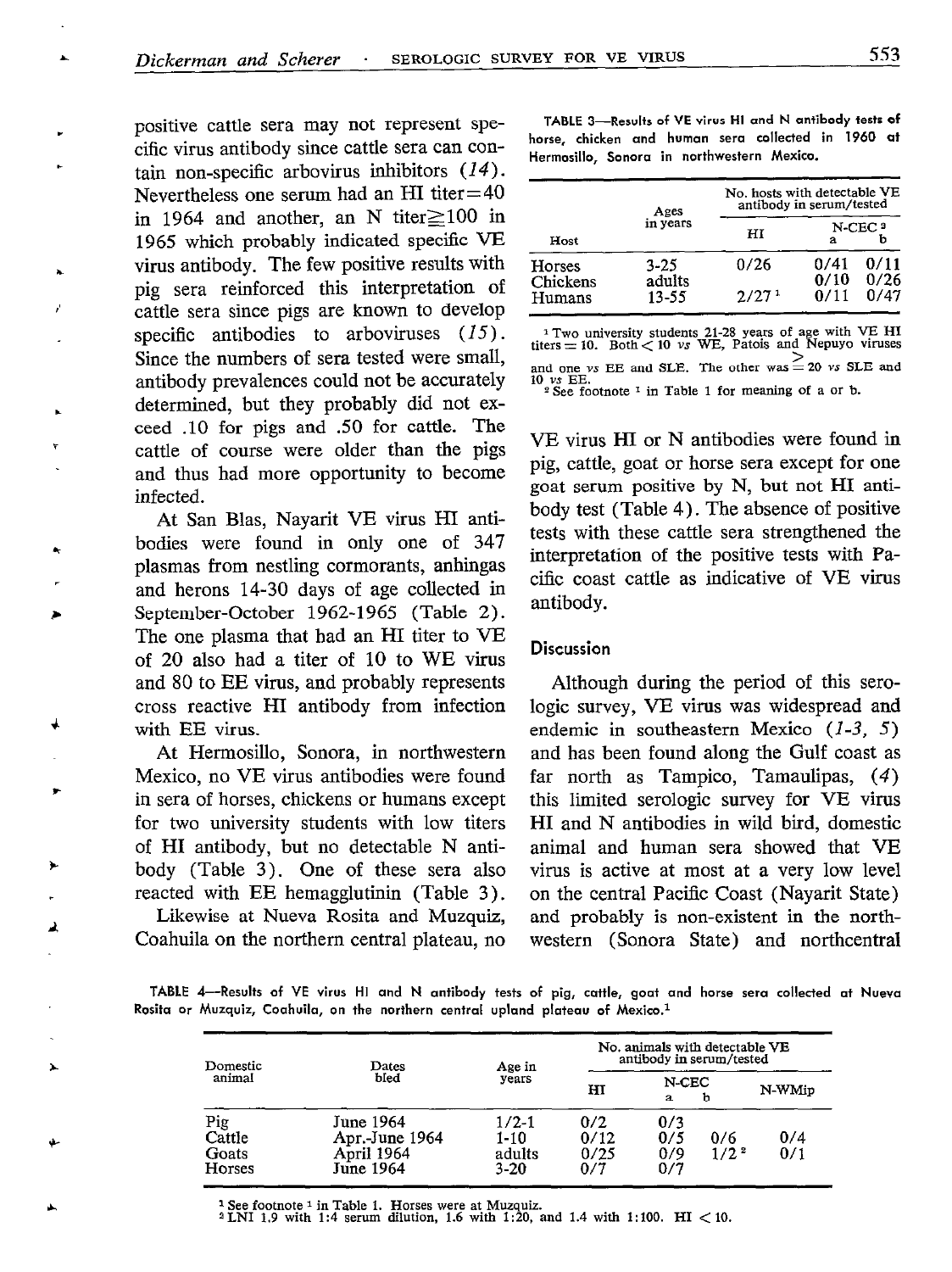(Coahuila State) regions. The two university students from Sonora in 1960 with low levels of HI, but not N substances in serum may represent cross-reactive antibodies to another group A arbovirus; one serum was also positive with EE virus hemagglutinin and Reeves et al. found one percent of these human sera from Hermosillo positive (titers  $\geq$ 1:20) to another group A arbovirus, western encephalitis  $(11)$ . Likewise the single bird plasma positive by HI test to VE also probably represented cross reaction with other EE virus, another group A arbovirus. The one goat serum positive by VE virus N, but not HI, antibody tests in Coahuila cannot be explained at the moment. Presumably antibodies to other group A arboviruses should not cross-neutralize VE virus, and the fact that a 1:20 dilution of heated serum  $(60^{\circ}C, 20$  minutes) yielded an LNI of 1.6, was compatible with the N substance being specific antibody. However the results still could represent other virus inhibiting materials since apparently, nonspecific arbovirus inhibitors can occasionally occur in goat sera  $(14)$ .

Nestling herons develop detectable levels of HI antibodies to VE virus by the sixth day post-infection (16). Thus nestlings sampled at 14-30 days of age were indicators of VE virus transmission for 7-24-day periods during the season of peak mosquito activity late in the rainy season during the 4 years represented by the sample.

The absence of detectable antibody evidence of VE virus in the relatively dry, arid northwestern and northern regions of Mexico was not unexpected although other arboviruses were being transmitted to wild birds at San Blas during the period represented by specimens here reported (16). To date the known endemic cycles of VE virus between mosquitoes and vertebrates have been limited to tropical, moist habitats. However, the virus can penetrate ordinarily dry regions during wet seasons and cause epidemics and epizootics, such as occurred in the Guajira peninsula of Colombia and Venezuela in 1963 and in semi-arid regions of Guatemala, El Salvador and Nicaragua in 1969. Thus in northern Mexico, during periods of rainfall or in areas with surface water, such as from irrigation, VE virus could presumably begin cycling between mosquitoes and vertebrates, and since protective antibodies were absent from the region during 1960-1965, the virus could cause an epidemic and equine epizootic. This possibility must be kept in mind by public health and agricultura1 authorities both in Mexico and in adjacent regions of the United States of America.

۷

٠

### **Summary**

A serologic survey of wild birds, domestic animals and humans during 1960-1965 revealed very little evidence of Venezuelan encephalitis virus activity in pigs, cattle and wild birds on the central Pacific coast of Mexico, and no evidence of the virus in northwestern and northcentral Mexico by tests of horse, chicken, pig, cattle, goat and human sera, and colonial nesting heron plasmas.  $\Box$ 

#### Acknowledgmenfs

The able assistance of Karen Anderson, Evangeline DuCasse and Bette Pancake is gratefully acknowledged. Gonzalo Gavino T., Carlos Juarez L., Juan Nava A., and Santos Farfan B. shared the wet field work to collect the nestling bird plasmas. Mr. Roberto Spence and Dr. Felipe Trinidad Rodriguez arranged for the collection of sera from Mexican Army horses at Muzquiz, Coahuila.

### REFERENCES

(1) de Mucha-Macias, J. "Infecciones por virus arbor. Estudios realizados en el Instituto

Salubridad y Asistencia". Gac Med Mex 93:415-420, 1963.

(2) Scherer, W. F., Dickerman, R. W., Wong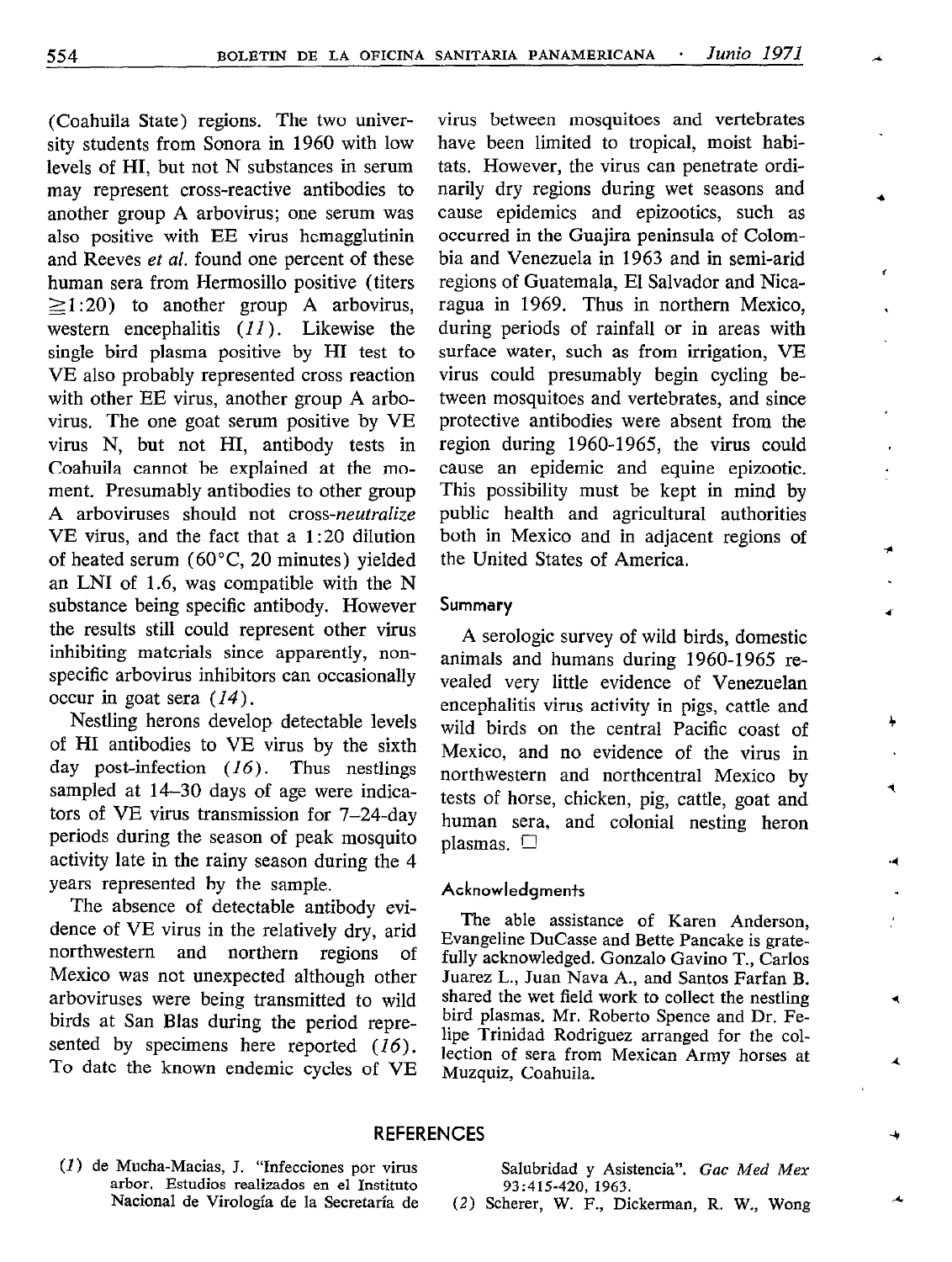Chia, C., Ventura, A., Moorhouse, A. and Geiger, R., 'Venezuelan equine encephalitis virus in Veracruz, Mexico, and the use of hamsters as sentinels". Science 145:

- 274-275, 1964. (10)<br>(3) de Mucha-Macias, J., Sanchez-Spindola, I. and Campillo-Sainz, C. '"Venezuelan equine encephalomyelitis antibodies in human beings of southeastern Mexico". Amer J Trop Med 15:364-368, 1966.
- (4) Morilla-Gonzales, A. and Mucha-Macias, J. "Estudio de una epizootia de encefalitis equina de Venezuelã ocurrida en Tamaulipas, México". Rev Invest Salud Pública  $(México)$  29:3-20, 1969.
- (5) Scherer, W. F. and Dickerman, R. W., "Ecologic studies of Venezuelan encephalitis virus in southeastem Mexico. VIII. Correlations and conclusions". Amer J Trop Med (In press).

.

4

2

- (6) Scherer, W. F., Dickerman, R. W. and Ordoñez, J. V. "Discovery and geographic distribution of Venezuelan encephalitis virus in Guatemala, Honduras, and British Honduras during 1965-68, and its possible movement to Central America and Mexico". Amer J Trop Med 19:703-711,197o.
- (7) Dickerman, R. W. and Gavino T. G. "Studies of a nesting colony of Green Herons at San Blas, Nayarit, Mexico". Living Bird 8:95-111, 1969.
- (8) Dickerman, R. W. and Juarez, L. C. "Studies on the nesting biology of the Boatbilled Heron. Cochlearius cochlearius". In press Ardea (1971).
- (9) Scherer, W. F., Dickerman, R. W., Campillo-Sainz, C., Zarate, M. L. and Gomales

E. "Ecologic studies of Venezuelan encephalitis virus in southeastem Mexico V. Infection of domestic animals other than equines". Amer J Trop Med (In press).

- (10) Dickerman, R. W., Scherer, W. F., Moorhouse, A., Toaz, E., Essex, M. E. and Steele, R. E. "Ecologic studies of Venezuela encephalitis virus in southeastem Mexico. VI. Infection of wild birds". Amer J Trop Med (In press).
- (11) Reeves, W. C., Ortiz Mariotte, C., Johnson, H. N. and Scrivani, R. E. "Encuesta serológica sobre los virus transmitidos por artrónodos en la zona de Hermosillo. México". Bol Ofic Sanit Panamer 52:228-230, 1962.
- Garman, J. L., Scherer, W. F. and Dickerman, R. W. "A study of equine virulence of naturally occurring Venezuelan encephalitis virus in Veracruz with description of antibody responses". Bol Ofic Sanit Panamer 65:238-252, 1968.
- (13) Scherer, W. F., Campillo-Sainz, C., de Mucha-Macias, J., Dickerman, R. W., Wong Chia, C. and Zarate M. L. "Ecologic studies of Venezuelan encephalitis virus in southeastem Mexico. VII. Infection of man. Amer J Trop Med (In press).
- (14) Scherer, W. F., Reeves, W. C., Hardy, J. L. and Muira, R. "Cattle sera in arbovirus serologic surveys. A note of caution." (Submitted for publication.)
- $(15)$  Scherer, W. F., Moyer, J. T. and Izumi, T. "Immunologic studies of Japanese encephalitis virus-in Japan. V. Maternal antibodies, antibody responses and viremia following infection of swine". J Immunol 83:620-626, 1959.
- (16) Dickerman, R. W. Unpublished data.

## Encuesta serológica relativa a los anticuerpos de virus de encefalitis venezolana en México (Resumen)

animales domésticos y seres humanos, realizada de México ni en el sector septentrional del de 1960 a 1965, reveló una actividad muy centro del país, en las pruebas practicadas en escasa del virus de la encefalitis venezolana en sueros de caballos, aves de corral, cerdos, boganado porcino y bovino y en las aves silvestres vinos, cabras y seres humanos y en plasma sande la costa central del Pacíñco de México. No guíneo de garzas que anidan en colonias.

Una encuesta serológica de aves silvestres, demostró la presencia del virus en el noroeste

## Pesquisa serológica de anticorpos em virus de encefalite venezuelana no México (Resumo)

animais domésticos e sêres humanos no periodo 1960-1965 apresentou muito pouca evidencia México nos testes de plasma de aves em colônia de atividade do virus de encefalite venezuelana e de serum de equinos, galináceos, porcinos, em porcinos, bovinos e aves selvagens no costa caprinos e humanos foi demostrada.

A pesquisa serológica em aves selvagens, central mexicana do Pacífico. Nenhuma evi-